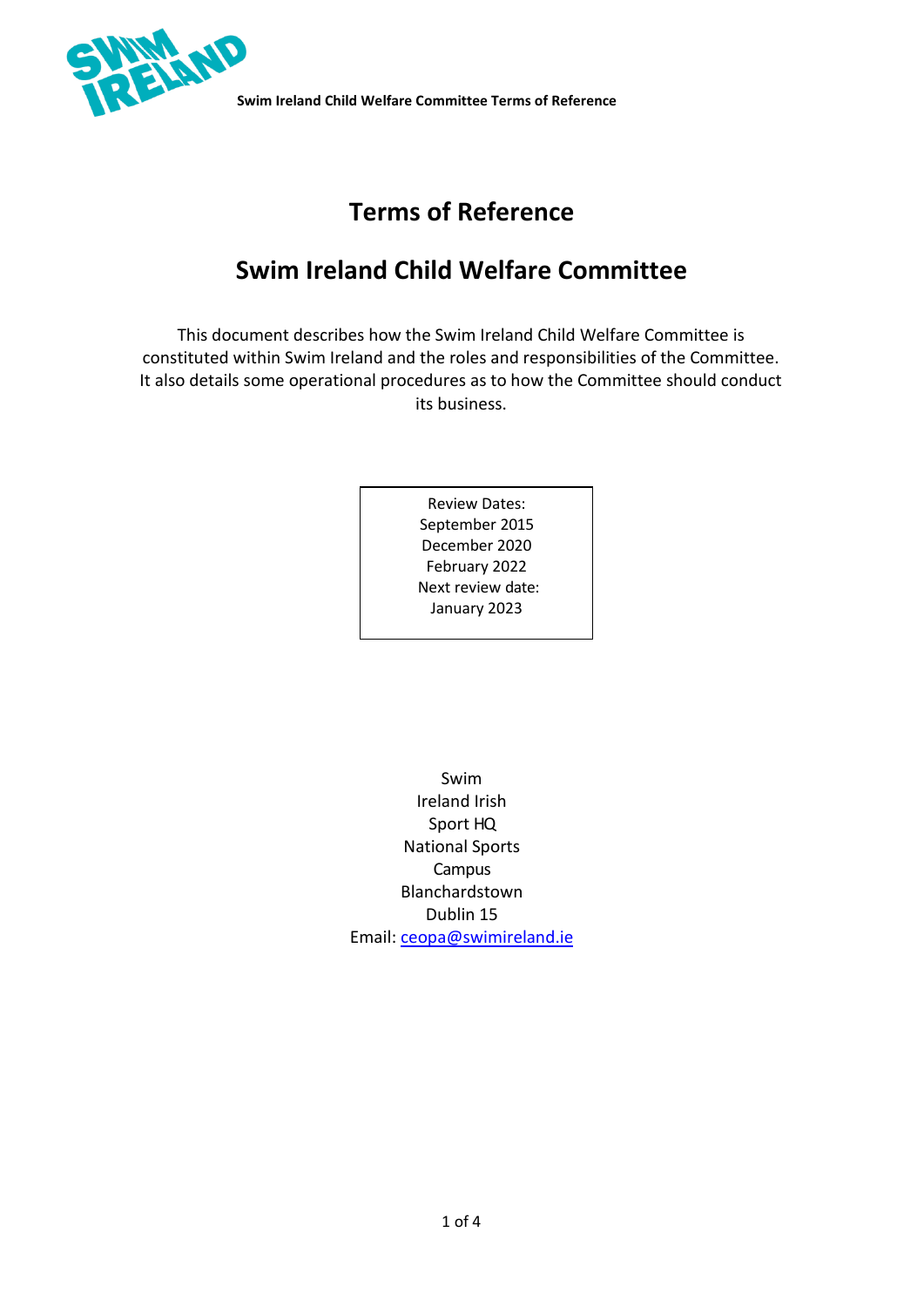

# **Terms of Reference Swim Ireland Child Welfare Committee**

The following Terms of Reference may be subject to alteration or amendment at any time by resolution of the Swim Ireland Board.

# **1. Composition of the Committee**

The Child Welfare Committee shall consist of six (6) persons of which one (1) person shall be appointed by each Regional Management Committee. The other two (2) members of this Committee may be co-opted by the four (4) appointed members of the Committee (Swim Ireland Memorandum & Articles of Association – Article 123). The co-opted members will require the approval of the Board of Swim Ireland.

Where the Committee does not ordinarily achieve a minimum gender balance of 70/30, the Committee shall co-opt additional members in order to achieve that balance.

The Swim Ireland National Children's Officer (NCO) shall also attend Committee meetings.

# **2. Committee Requirements**

Each member of the Committee is required to:

- a) Be a member of a Swim Ireland Affiliated Club
- b) Have attended the Swim Ireland recommended basic safeguarding course
- c) Be accepted by Swim Ireland through the relevant vetting process
- d) Sign the Leaders Code of Conduct
- e) As soon as practically possible an appointed or co-opted member shall attend the recommended Children's Officer Course.

The recommended safeguarding and children's officer courses shall be detailed in the most up to date Swim Ireland Safeguarding Policy document.

# **3. Quorum**

The quorum for members present at a meeting to conduct the business of the Committee and entitled to vote shall be 50% plus one (1) of the total number of appointed and co-opted Committee members. Accordingly, for a committee of six (6) appointed and co-opted persons the quorum is four (4).

### **4. Communication Structure**

The Committee is a sub-committee of Swim Ireland. The Committee reports directly to the Board of Swim Ireland through the CEO/Office. The objectives of the Committee are those approved by the Board of Swim Ireland within these Terms of Reference and the Committee is authorised to proceed to implement same without further approval save where such objectives are altered significantly.

The Committee must provide reports and/or information to the CEO within ten days of meetings and prior to the implementation of any decisions. If the Committee has not heard back from the CEO (or other Swim Ireland staff member) within ten days of the sending of the Minutes with any concerns then the Committee may proceed to implement the decisions. The CEO will review all reports received from Committees and will contact the Officers if she/he has any concerns arising from any report. The Officers shall decide how to proceed in the event of concerns being raised.

The Committee shall provide any additional report/information requested by the Board and/or CEO.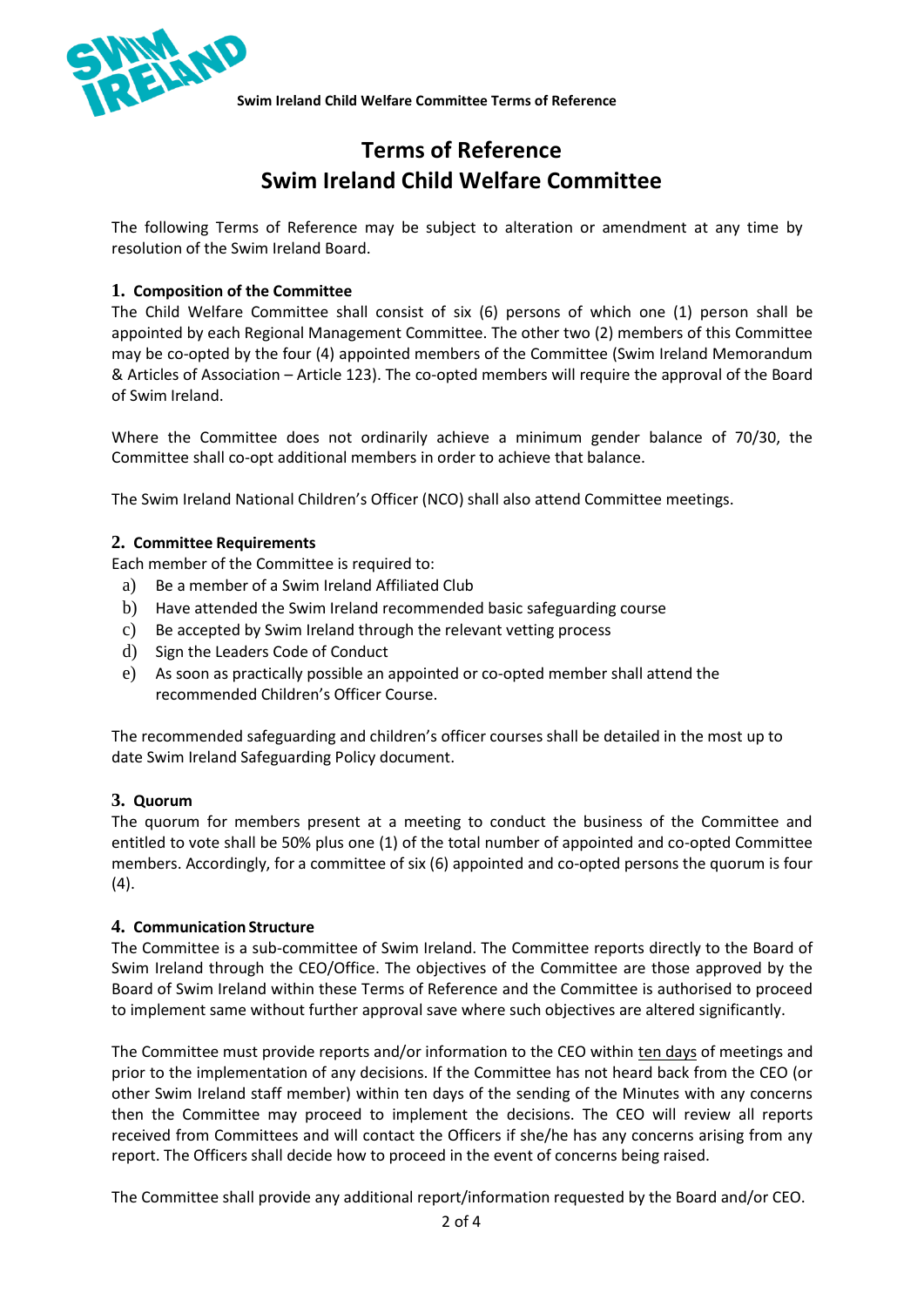

**5. Role**

The Committee's aim is:

**To ensure that Swim Ireland operates to the highest standards of care in providing a safe and secure child-centred environment for all young people and athletes whilst participating in their sport.**

Additional specific roles for the regionally appointed members of the Committee:

- Act as a Regional Children's Officer to advise and provide safeguarding guidance to the Regional Management Committee
- Act as a Regional Children's Officer for the purposes of complaints or disciplinary issues at Regional level.

### **6. Specific Responsibilities**

The Committee of Swim Ireland shall:

- Seek to ensure that Swim Ireland policies and procedures reflect the paramount importance of safeguarding young people and athletes within their sport
- Review and monitor National policy documents to ensure that safeguarding recommendations and requirements are met
- Provide safeguarding guidance on the implementation of safeguardingstandards through receiving updates from the National Children's Officer
- Support the work of the National Children's Officer in the implementation of National safeguarding standards
- With the National Children's Officer facilitate annual Regional seminars for Club Children's Officers
- Update the Regional Management Committee and monitor the implementation of safeguarding standards at regional level
- Update the National Children's Officer on the implementation of safeguarding standards at Regional level
- Participate as the Children's Officer in any complaints or disciplinary matter involving a young person at Regional level
- Advise the Regional Complaints and Disciplinary Committee on safeguarding issues arising from any complaints and disciplinary action. Where a complaint or disciplinary action involving a young person is taken at Regional level then the appointed Child Welfare Committee must be informed at the outset
- Pass any general concerns brought to their attention to the National Children's Officer
- Pass any concerns of possible abuse to the National Children's Officer/CEO
- Maintain confidentiality in all their dealings.

### **7. Operational Matters**

Within two months of the Swim Ireland AGM, a meeting will take place between the Committee, the CEO and the National Children's Officer to agree the work targets for the year.

The Committee shall:

- meet at least *four* times per year, (on a regular basis) to review the progress of these objectives on an ongoing basis. Swim Ireland will support the Committee in ongoing educational updates, as required and approved by the CEO, for Committee members.
- Elect a Chairperson.